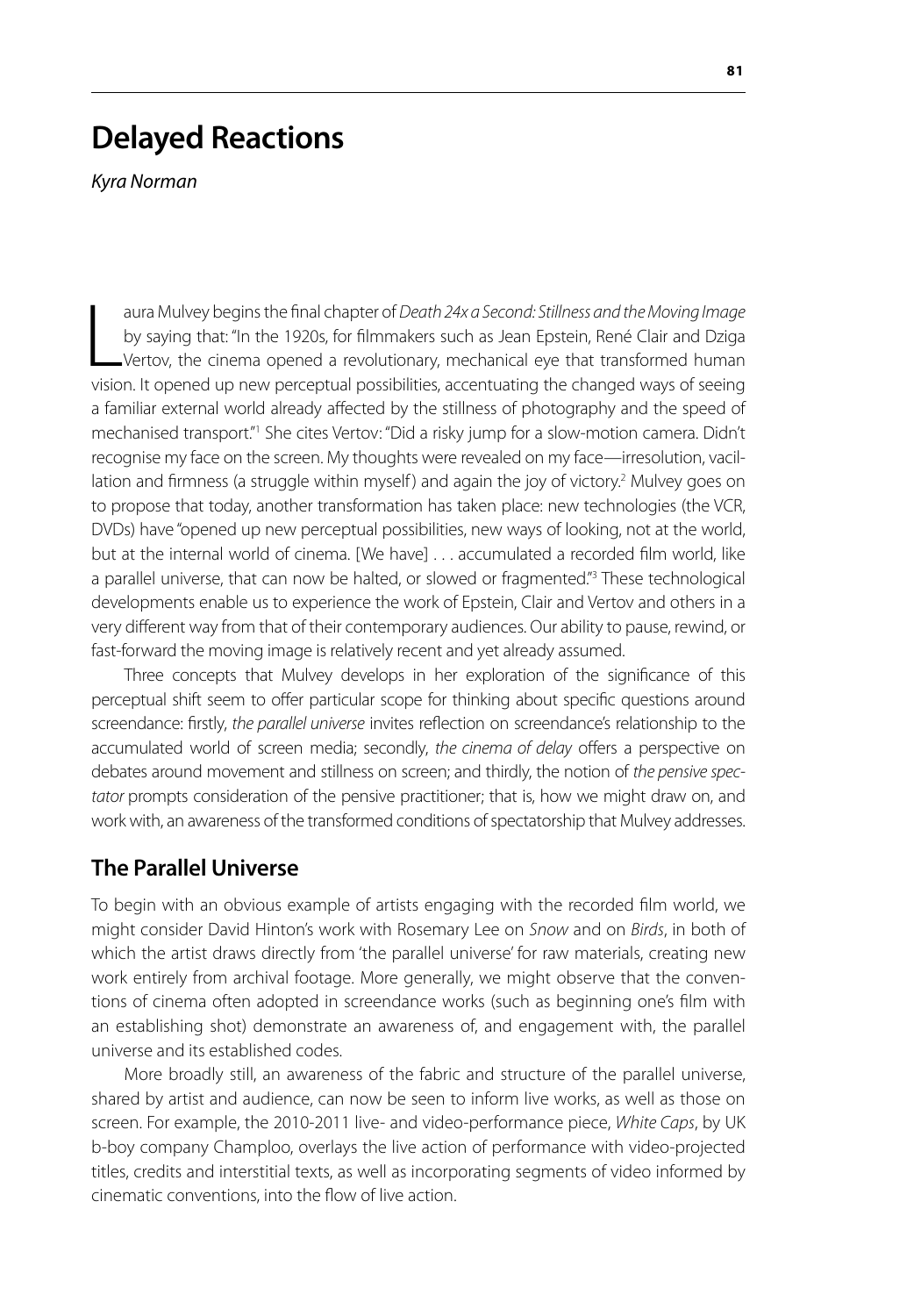More broadly yet—and whilst Mulvey's writing is focused on cinema—our parallel universe, as the totality of all that exists on screen, must surely embrace the various screenbased histories from which screendance artists draw. As such, our parallel universe offers space for reflection on works that place themselves in a video-art lineage, for example, as much as those that are informed by the history of cinema.

## **The Cinema of Delay**

Mulvey asserts that the new technologies (VCRs, DVD players, etc.), which enable the viewer to halt, slow, or fragment elements of this parallel universe (to pause, fast-forward, or rewind the film) create a *cinema of delay*. This "act of delay reveals the relation between movement and stillness as a point at which cinema's variable temporality becomes visible."4 In this act of revelation, Mulvey sees "an affinity with the early avant-garde and the aesthetic exploration of movement and stillness as a privileged quality of cinema."<sup>5</sup>

The aesthetic exploration of movement and stillness is naturally central to much livedance and screendance practice and discourse (see André Lepecki's *Exhausting Dance*, for example). At the Open Source Video Dance Symposium of 2007, Claudia Kappenberg built on Lepecki's line of enquiry in her paper," Exhausting the Screen," to question the assumption that the 'dance' in screendance necessarily requires constant motion.<sup>6</sup> Elsewhere, Kappenberg has observed that "the attachment to, and reproduction of, familiar forms of dance within screendance is due to a complex historical trajectory which saw, on one hand, a critical stance towards the mediation of dance through technology and, on the other, a legacy of primarily Hollywood cinema, when dance was indeed made for film."7 For Kappenberg, this attachment and reproduction unquestioningly assumes that dance requires bodies to be in motion, an assumption challenged by Lepecki, amongst others. Kappenberg identifies a trend in "current international programming of dance on screen [in which] the on-screen bodies tend to appear in a 'constant state of agitation," and responds that: "We need to ask what kind of subject it is, which constantly changes shape, shifts weight and changes its position, agitates its limbs and bends in all directions?"<sup>8</sup> Mulvey offers us another vantage point for thinking around movement and stillness in screendance. In particular, her writing invites further consideration of the mechanisms for moving and stilling the screen image, the act of delay, and the space for reflection that is created when the image is stilled.

## **The Pensive Practitioner**

Mulvey talks in some depth about the introduction of the still image into the moving image, and it is from Raymond Bellour's exploration of the spectator's reaction to the still frame that Mulvey draws her chapter title. "Raymond Bellour's concept of the pensive spectator anticipated the thoughtful reflection on the film image that is now possible, a way of seeing into the screen's images, shifting them and stretching them into new dimensions of time and space."<sup>9</sup> This line of thought returns Mulvey to her writing of almost thirty years earlier, "Visual Pleasure and Narrative Cinema," where she identified: "three 'looks' inscribed into fiction film. First, the look of the camera records the one and only moment of registration. Secondly, the looks of the characters are inscribed into the fictional time of their diagetic world. Finally, there is the spectator's look at the screen, repeatable across film's history."<sup>10</sup> At the time, she wrote: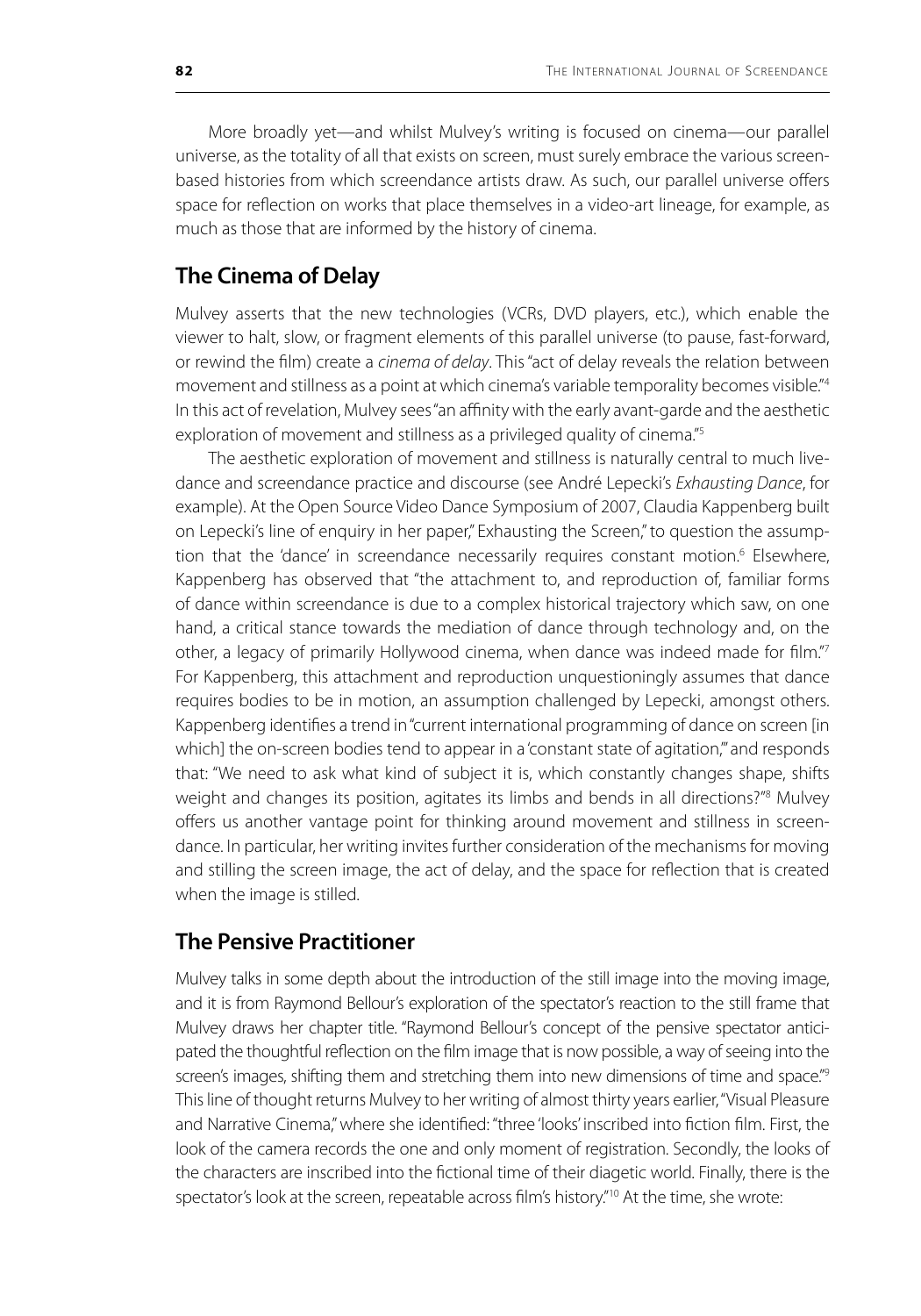"This complex interaction of looks is specific to film. The first blow against the monolithic accumulation of traditional film conventions (already undertaken by radical filmmakers) is to free the look of the camera into the materiality of time and space and the look of the audience into dialectics and passionate detachment.<sup>11</sup> For Mulvey, the cinema of delay has realised such a transformation of spectatorship: "The spectator's look, now interactive and detached from a collective audience, can search for the look of the camera while also asserting control over the look within the fiction."<sup>12</sup> Mulvey suggests that, whilst made possible by technologies, this transformation is "consciously produced and actively imagined."<sup>13</sup> I am interested in opening up a discussion of how artists, curators, and audiences might acknowledge and work with this transformation in the ways in which our experience of screen works has shifted—both the expectation that works can be paused, rewound, repeated, curtailed, as well as the familiarity with the parallel universe—and how this might be changing the ways in which works are made, presented, and experienced.

Clearly, interactive installations and online distribution of screendance offer opportunities to explore these processes. However, many screendance works are created for single screen, cinema-style viewing. Although an increasing number of works are available online or on DVD, it is typical for screendance works to be presented in evening-length programmes for a collected audience. As screendance artist Simon Ellis recently observed, this presentational format "is almost entirely for practical purposes, but it is impossible as a filmmaker to predict the ways in which the rhythm or dynamic of the evening influences the way in which your work is experienced."14 In response to this, Ellis created *Look and Look Again*, a pair of short, silent films, which are presented without credits, and which are intended as "a gentle effort to begin to manipulate an evening of short films by having two films presented non-consecutively" within the same programme.<sup>15</sup> Such an approach, on the part of what we might call the 'pensive practitioner,' to consider the context in which one's work is viewed, seems to offer some of the "pleasure of decipherment" that Mulvey discusses.<sup>16</sup> In making an intervention into the presentational format of the screening, this work invites the active curiosity of the viewer, and foregrounds our engagement in the process of making connections between the separate works of the evening's programme. Given the increasing availability of screendance in formats to be viewed in isolation (online, on DVD, etc.), the layering of choices and connections made by artists, curators, and audiences, through a considered—pensive—approach to the time and space, in which works are shown before collected audiences, seems particularly rich in potential. How might we explore and experience the playful possibilities for artists, curators, and audiences in coming together to share and engage directly with screendance works, and what are the implications for the ways in which work for single screen is created, presented, or experienced? Mulvey cites Annette Michelson, who writes of the "sharpening cognitive focus and . . . ludic sovereignty . . . open to those who, since 1896, have played, as never before in the world's history, with the continuum of temporality and the logic of causality."<sup>17</sup> This playful, powerful curiosity (previously only available to those with access to editing technologies) is now available, asserts Michelson, to anyone with a video recorder. This is easily experienced when watching alone, but what happens when we watch together?

In his essay, "The Work of Art in the Age of Mechanical Reproduction" (1935), Walter Benjamin proposes that "with the close-up, space expands; with slow motion, movement is extended."<sup>18</sup> With the advent of the VCR, Mulvey argues, the experience of the viewer